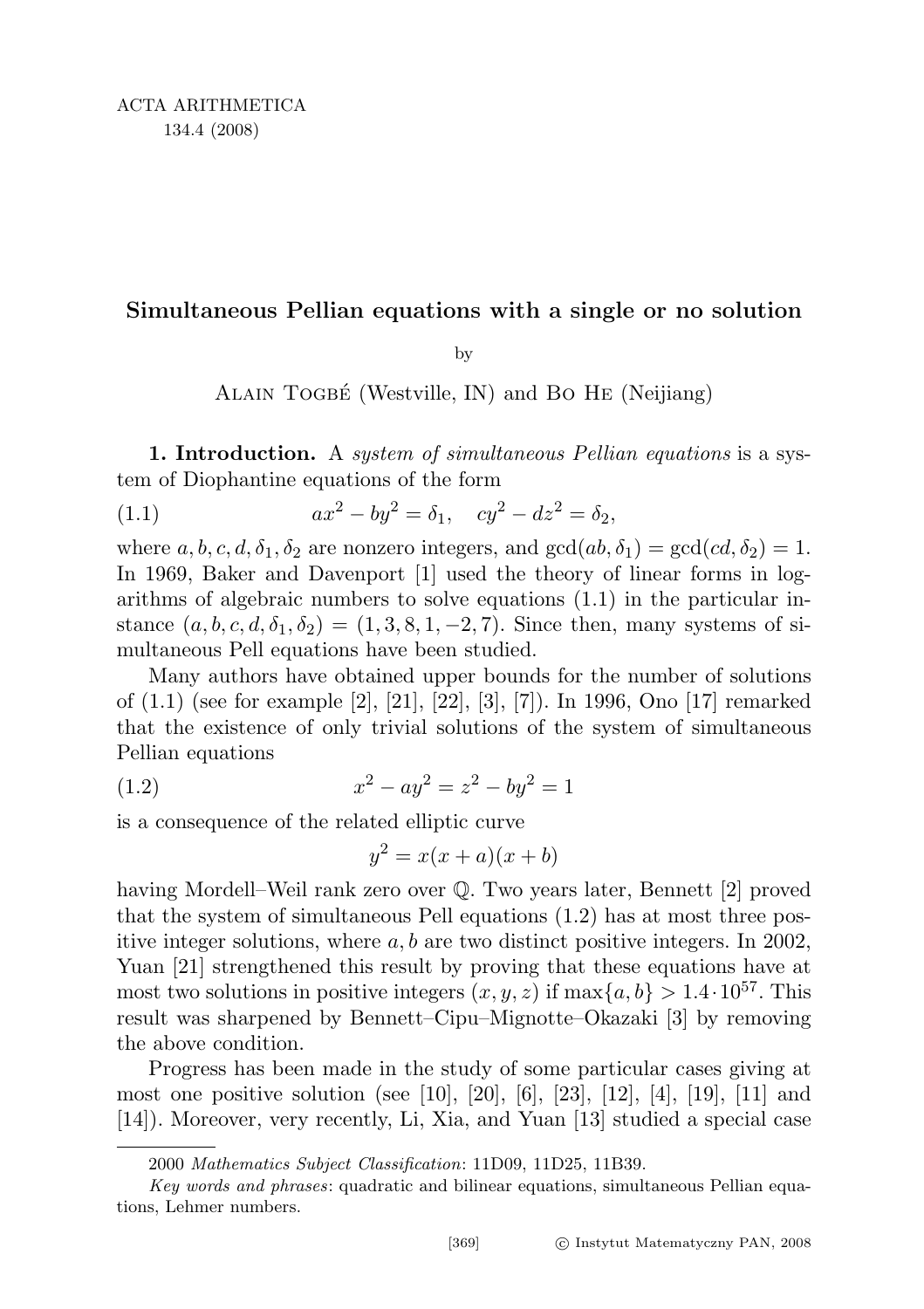of system of simultaneous Pellian equations

(1.3) 
$$
\begin{cases} (m+\delta)x^2 - my^2 = \delta, \\ y^2 - bz^2 = 1, \end{cases}
$$

where  $\delta = 1$  or 4, and  $2 \nmid m$  if  $\delta = 4$ . They proved that equations (1.3) then have at most one solution in positive integers  $(x, y, z)$ .

In this paper, we consider an extension of the above problem. In fact, we study the system of simultaneous Pellian equations

(1.4) 
$$
(m+\delta)x^2 - my^2 = \delta, \quad y^2 - bz^2 = 1, \quad \delta \in \{\pm 1, \pm 2, \pm 4\},
$$

where  $\min\{m, m + \delta\} \geq 1$ , and  $2 \nmid m$  if  $\delta \neq \pm 1$ . Our main result is the following.

THEOREM 1.1. Equations  $(1.4)$  have at most one solution in positive integers  $(x, y, z)$ .

From Theorem 1.1, we get the following result.

THEOREM 1.2. For any positive integer m and  $\delta \in {\pm 1, \pm 2, \pm 4}$ , the system of simultaneous Pellian equations

(1.5) 
$$
x^2 - m dz^2 = y^2 - (m + \delta) dz^2 = 1
$$

has at most one positive integer solution  $(x, y, z)$ .

In fact, if we multiply the second equation of  $(1.4)$  by m and add the resulting equation to the first equation of (1.4), we obtain

$$
(m+\delta)x^2 - mbz^2 = m+\delta.
$$

Taking  $b = d(m + \delta)$  and simplifying by  $m + \delta$ , we obtain (1.5). Moreover, when d has the form  $2^f p^g$  where p is an odd prime, we can deduce that equations (1.5) have at most one positive solution  $(x, y, z)$ . Theorem 1.2 generalizes a theorem of Walsh [19] on equations (1.2). He proved this result for the special case  $m = 1$  and  $\delta = 1$ .

The organization of this paper is as follows. In Section 2, we recall or prove some useful results following the work independently done by Yuan and Walsh. The proof of Theorem 1.1 is given in Section 3 by applying a result due to Walsh [20]. Finally, in Section 4, we study a particular case. In fact, we assume  $b = b'|4m/\delta + 4|$  with  $b' \in \{1, 2, p\}$  where p is an odd prime and we determine all solutions to equations (1.4).

**2. Some lemmas.** Let 
$$
n = \min\{m, m + \delta\}
$$
, i.e.

(2.1) 
$$
n = \begin{cases} m & \text{if } \delta = 1, 2, 4, \\ m + \delta & \text{if } \delta = -1, -2, -4, \end{cases}
$$

where  $2 \nmid m$  if  $\delta \neq \pm 1$ . Then equations (1.4) can be rewritten as

(2.2) 
$$
(n+c)x^2 - ny^2 = c, \quad c \in \{1,2,4\},\
$$

(2.3) 
$$
y^2 - bz^2 = 1
$$
 (if  $\delta = c$ ) or  $x^2 - bz^2 = 1$  (if  $\delta = -c$ ).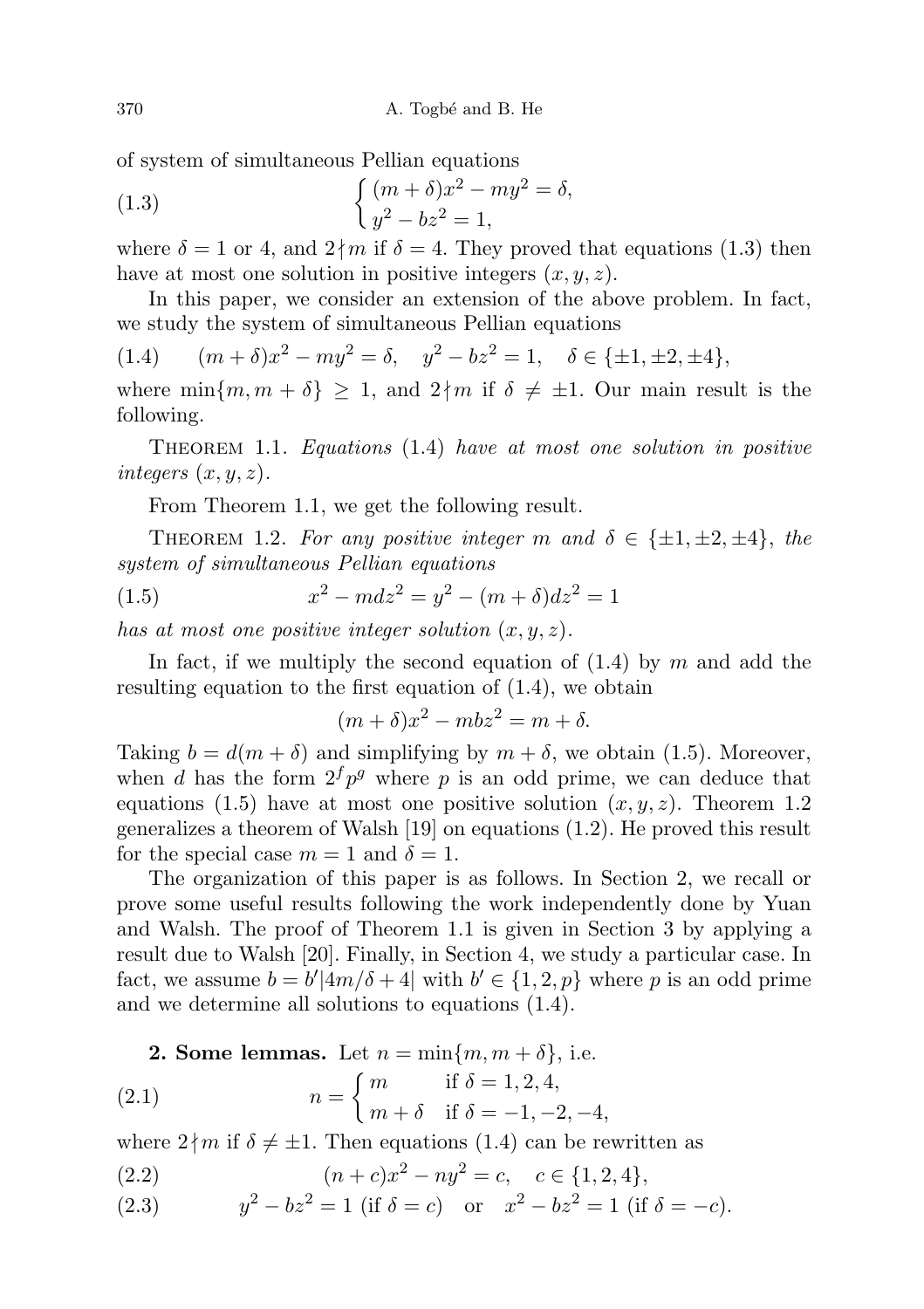In fact, when  $\delta = -1, -2, -4$ , one can interchange x and y to obtain equations  $(2.2)$  and  $(2.3)$ . Therefore if  $(x, y, z)$  is a solution of  $(2.2)$  and  $(2.3)$  when  $\delta = 1, 2, 4$ , then  $(y, x, z)$  is a solution of  $(2.2)$  and  $(2.3)$  when  $\delta = -1, -2, -4,$ and vice versa.

We consider the following result of Yuan [22].

LEMMA 2.1. Let  $x_1\sqrt{a} + y_1$  $\sqrt{b}$  be the smallest solution of  $ax^2 - by^2 = \delta$ , with  $\delta \in \{1, 2, 4\}$ . Then every positive integer solution  $(x, y)$  of this equation can be given by √ √

(2.4) 
$$
\frac{x\sqrt{a} + y\sqrt{b}}{\sqrt{\delta}} = \left(\frac{x_1\sqrt{a} + y_1\sqrt{b}}{\sqrt{\delta}}\right)^n, \quad n > 0,
$$

with  $2 \nmid n$  if  $\min\{a, b\} > 1$  or if  $(a, \delta) \neq (1, 1), (1, 4)$ .

We put 
$$
N = 4n/c
$$
. Then equation (2.2) becomes

(2.5) 
$$
(N+4)x^2 - Ny^2 = 4.
$$

Let us consider

$$
\alpha = \frac{\sqrt{N+4} + \sqrt{N}}{2}, \quad \overline{\alpha} = \frac{\sqrt{N+4} - \sqrt{N}}{2}.
$$

By Lemma 2.1, every positive integer solution  $(x, y)$  of  $(2.2)$  or  $(2.5)$  can be represented as √

(2.6) 
$$
\frac{x\sqrt{N+4} + y\sqrt{N}}{2} = \alpha^n, \quad n > 0, 2 \nmid n.
$$

Moreover, let  $\beta = \alpha^2$ . Then  $\beta$  is the smallest solution of the equation

(2.7) 
$$
\tau^2 x^2 - N(N+4)y^2 = 4,
$$

where  $\tau = 1$  or 2 when N is odd or even respectively.

Now let  $\gamma = v_1 + u_1 \sqrt{b}$  be the smallest solution of the equation  $v^2 - bu^2 = 1$ . For integers  $j, k, l \geq 1$  with  $2 \nmid j$ , we define the sequences  $\{T_i\}, \{W_i\}, \{V_k\},$  $\{U_k\}, \{v_l\} \text{ and } \{u_l\} \text{ by}$ 

(2.8) 
$$
\alpha^{j} = \frac{T_{j}\sqrt{N+4} + W_{j}\sqrt{N}}{2},
$$

$$
\beta^k = \frac{V_k + U_k \sqrt{N(N+4)}}{2},
$$

$$
\gamma^l = v_l + u_l \sqrt{b}.
$$

Notice that  $(V, U) = (x, y)$  if  $2 \nmid N$ , and  $(V, U) = (2x, y)$  if  $2 \nmid N$ .

The following lemma lists some properties of Lehmer sequences. They are true not only for  $({V_k}, {U_k})$ , but also for  $({T_i}, {W_i})$  and  $({v_l}, {u_l})$ .

LEMMA 2.2. Let  $d = \gcd(m, n)$  for some integers m and n.

- (1) If  $U_m \neq 1$ , then  $U_m | U_n$  if and only if  $m | n$ .
- (2) If  $m > 1$ , then  $V_m | V_n$  if and only if  $n/m$  is an odd integer.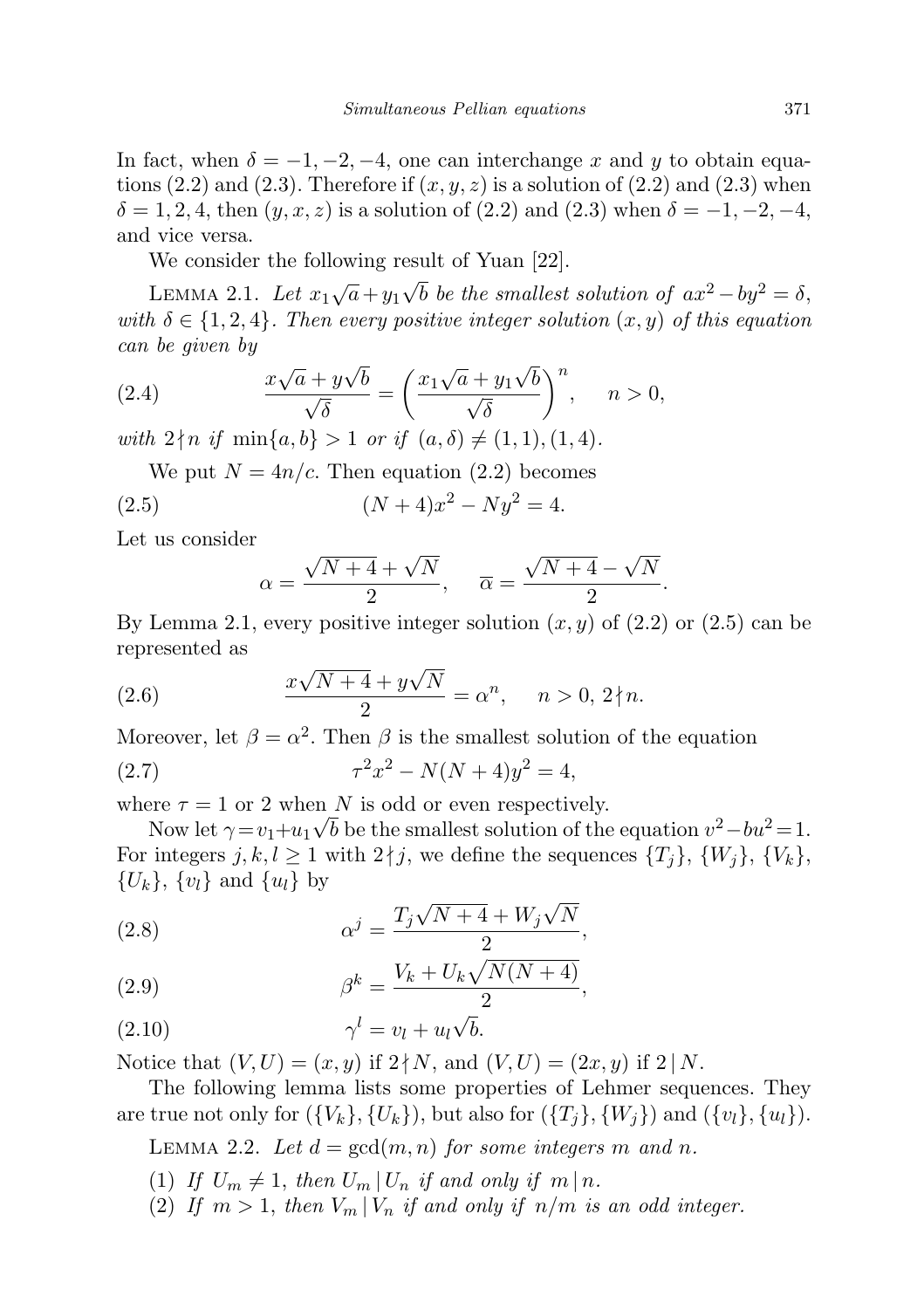(3)  $gcd(U_m, U_n) = U_d$ .

- (4)  $gcd(V_m, V_n) = V_d$  if  $m/d$  and  $n/d$  are odd, and 1 otherwise.
- (5)  $gcd(U_m, V_n) = V_d$  if  $m/d$  is even, and 1 otherwise.

*Proof.* See Lemma 2.1 of [23], [20], or Lemma 2.2 of [13].

One can see that if we extend the above sequences to negative indices, the definition is still effective. In fact, we have

$$
T_{-n} = T_n, W_{-n} = -W_n, V_{-n} = V_n, U_{-n} = -U_n, v_{-n} = v_n, u_{-n} = -u_n.
$$

LEMMA 2.3. Let  $k_0, k_1, k_2, p \in \mathbb{Z}$  with  $k_1, k_2, p > 0$ . If  $k_i$   $(i = 0, 1, 2)$  are all odd and  $k_2 = 2pk_1 + k_0$ , then

- (i)  $T_{2pk_1+k_0} \equiv (-1)^p T_{k_0} \pmod{T_{k_1}}$ ;
- (ii)  $W_{2pk_1+k_0} \equiv W_{k_0} \pmod{W_{k_1}}$ .

*Proof.* (i) If  $2 \nmid p$ , then

$$
T_{2pk_1+k_0} + T_{k_0} = \frac{\alpha^{2pk_1+k_0} + \overline{\alpha}^{2pk_1+k_0} + \alpha^{k_0} + \overline{\alpha}^{k_0}}{\sqrt{N+4}}
$$
  
= 
$$
\frac{(\alpha^{pk_1+k_0} + \overline{\alpha}^{pk_1+k_0})(\alpha^{pk_1} + \overline{\alpha}^{pk_1})}{\sqrt{N+4}} = V_{(pk_1+k_0)/2}T_{pk_1}.
$$

Therefore  $T_{2pk_1+k_0} \equiv -T_{k_0} \pmod{T_{k_1}}$ .

If  $2 | p$ , we have

$$
T_{2pk_1+k_0} - T_{k_0} = \frac{\alpha^{2pk_1+k_0} + \overline{\alpha}^{2pk_1+k_0} - \alpha^{k_0} - \overline{\alpha}^{k_0}}{\sqrt{N+4}}
$$
  
= 
$$
\frac{(\alpha^{pk_1+k_0} - \overline{\alpha}^{pk_1+k_0})(\alpha^{pk_1} - \overline{\alpha}^{pk_1})}{\sqrt{N+4}} = NW_{pk_1+k_0}U_{pk_1/2}.
$$

From Lemma 2.2(1), we have  $U_{k_1} | U_{pk_1/2}$  and by (2.8) and (2.9), we get  $U_{k_1} = T_{k_1} W_{k_1}$ . Thus  $T_{2pk_1+k_0} \equiv T_{k_0} \pmod{T_{k_1}}$ .

(ii) The proof is similar to that of (i). We have

$$
W_{2pk_1+k_0} - W_{k_0} = \frac{\alpha^{2pk_1+k_0} - \overline{\alpha}^{2pk_1+k_0} - \alpha^{k_0} + \overline{\alpha}^{k_0}}{\sqrt{N}}
$$
  
= 
$$
\frac{(\alpha^{pk_1+k_0} + \overline{\alpha}^{pk_1+k_0})(\alpha^{pk_1} - \overline{\alpha}^{pk_1})}{\sqrt{N}}.
$$

If  $2 \nmid p$ , then  $W_{2pk_1+k_0} - W_{k_0} = V_{(pk_1+k_0)/2} W_{pk_1}$ . As  $W_{k_1} | W_{pk_1}$ , we have  $W_{2pk_1+k_0} \equiv W_{k_0} \pmod{W_{k_1}}$ . If  $2|p$ , then

$$
W_{2pk_1+k_0} - W_{k_0} = (N+4)T_{pk_1+k_0}U_{pk_1/2}.
$$

Therefore, we get the same result.

Now we assume that positive integer solutions of  $(2.2)$  and  $(2.3)$  exist. Let  $(x_1, y_1, z_1)$  be the positive solution with the smallest  $z_1$ , and  $(x_2, y_2, z_2)$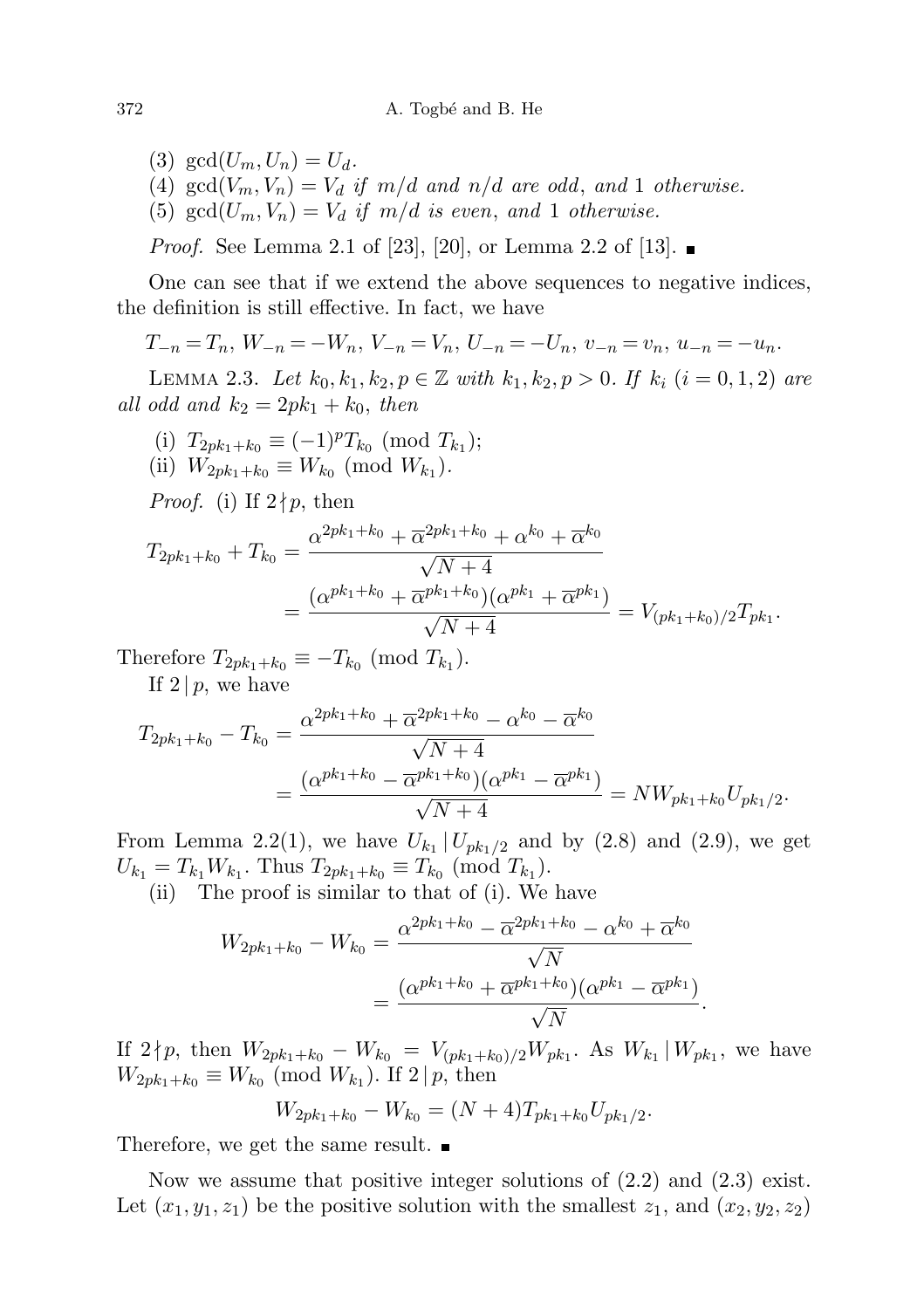be any other solution. Then there exist positive integers  $j_i$ ,  $l_i$   $(i = 1, 2)$  with  $2 \nmid j_i$  such that

(2.11) 
$$
x_i = T_{j_i}, \quad y_i = W_{j_i}, \quad y_i \text{ or } x_i = v_{l_i}, \quad z_i = u_{l_i}.
$$

The following result is similar to Lemma 2.4 of [23] and Lemma 2.4 of [13]. In [22], Yuan proved that for positive integers  $k_0$ ,  $k_1$ ,  $k_2$ ,  $p$ , we have  $v_{2pk_1\pm k_0} \equiv \pm v_{k_0} \pmod{v_{k_1}}$ . We use it and Lemma 2.3 to get

LEMMA 2.4. In the notations of  $(2.11)$ , we have

 $y_1 | y_2, j_1 | j_2, and l_1 | l_2.$ 

Furthermore,  $j_2/j_1$  and  $l_2/l_1$  are odd integers. This implies  $x_1 | x_2$  and  $z_1 | z_2$ .

Define

(2.12) 
$$
R_{2k+1}^{(\lambda)} = \begin{cases} T_{2k+1} & \text{if } \lambda = 1, \\ W_{2k+1} & \text{if } \lambda = -1. \end{cases}
$$

Then from the definition of  $\alpha$  and (2.8) we obtain

(2.13) 
$$
R_{2k+1}^{(\lambda)} = \frac{\alpha^{2k+1} + \lambda \overline{\alpha}^{2k+1}}{\sqrt{N+2+2\lambda}}.
$$

LEMMA 2.5. We have  $(R_{2k+1}^{(\lambda)})^2 - 1 = (N + 2 - 2\lambda)U_kU_{k+1}$ . *Proof.* Since  $\alpha + \lambda \overline{\alpha} =$ √  $N+2+2\lambda$ , we get

$$
(R_{2k+1}^{(\lambda)})^2 - 1 = \left(\frac{\alpha^{2k+1} + \lambda \overline{\alpha}^{2k+1}}{\sqrt{N+2+2\lambda}}\right)^2 - 1 = \frac{\alpha^{4k+2} + \overline{\alpha}^{4k+2} + 2\lambda}{N+2+2\lambda} - 1
$$
  

$$
= \frac{\alpha^{4k+2} + \overline{\alpha}^{4k+2} - (N+2)}{N+2+2\lambda} = \frac{\beta^{2k+1} + \overline{\beta}^{2k+1} - (\beta + \overline{\beta})}{N+2+2\lambda}
$$
  

$$
= \frac{(\beta^{k+1} - \overline{\beta}^{k+1})(\beta^k - \overline{\beta}^k)}{N+2+2\lambda}
$$
  

$$
= \frac{N(N+4)}{N+2+2\lambda} \cdot \frac{\beta^k - \overline{\beta}^k}{\sqrt{N(N+4)}} \cdot \frac{\beta^{k+1} - \overline{\beta}^{k+1}}{\sqrt{N(N+4)}}
$$
  

$$
= (N+2-2\lambda)U_k U_{k+1}.
$$

DEFINITION 2.6. Let  ${U_k}$  be defined by (2.9). If there is a prime factor p of  $U_k$  that does not divide  $U_j$  for all  $1 \leq j \leq k-1$ , then we say that p is a primitive prime factor of  $U_k$ .

Notice that there are two (slightly) different definitions of primitive prime factor. According to the definition in [5], p should not divide  $N(N+4)$  and  $U_j$  for all  $1 \leq j \leq k-1$ . This was used in [23] and [13]. But the above definition is enough for our proof.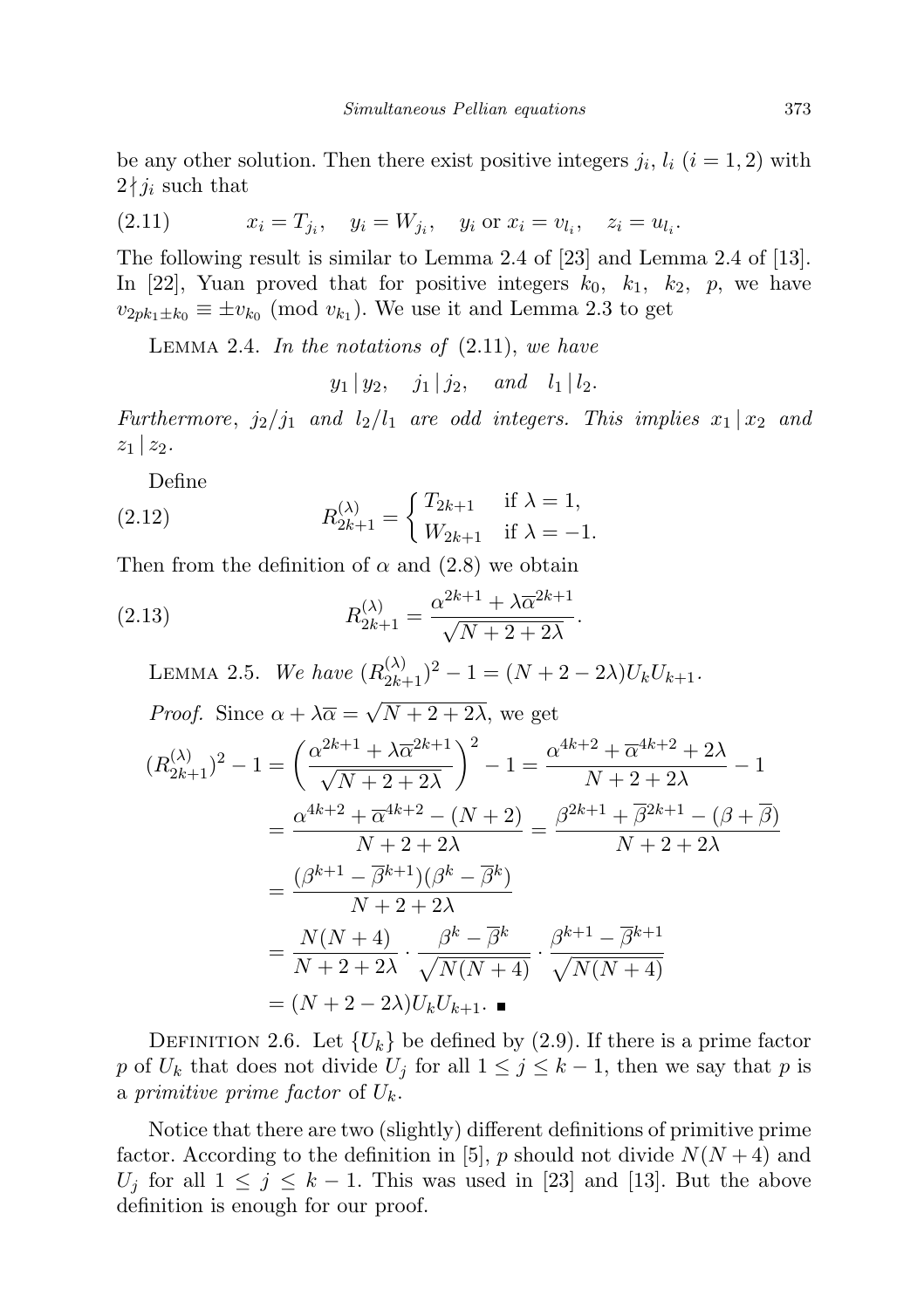LEMMA 2.7. For  $k > 1$ ,  $U_k$  has a primitive prime factor p except for LEMMA 2.1. For  $\kappa > 1$ ,  $U_k$  has a primitive prime jactor p<br>  $\beta = (1 + \sqrt{5})/2$  and  $k = 6$ . Moreover,  $p | U_{k'}$  if and only if  $k | k'$ .

*Proof.* See Lemma 2.4 of [20].  $\blacksquare$ 

The following result is an adaptation of Lemma 2.5 of [20]. One can get it from some results on  $AX^2 - By^4 = 1, 4$  due to Ljunggren [15], Cohn [8], [9] and the first author [18].

LEMMA 2.8. Let  $\tau = 1$  if  $2 \nmid N$ , and  $\tau = 2$  if  $2 \mid N$ . Then for any positive integer A, there is at most one positive solution  $(x, y)$  to the equation

$$
\tau^2 x^2 - N(N+4)y^2 = 4
$$

with  $y = Au^2$  for some integer u, except in the following cases:

- (1)  $N = 1$ ,  $A = 1$ , in which case  $y \in \{1, 12^2\}$ .
- (2)  $N = 336$ ,  $A = 1$ , in which case  $y \in \{1, 6214^2\}$ .
- (3)  $N = d^2 2$ ,  $A = 1$ , in which case  $y \in \{1, d^2\}$ .

*Proof.* Take  $M = N + 2$ ,  $X = \tau x$ , and  $Y = y$  in Lemma 2.5 of [20]. Moreover, if N is even, one can take  $N = 2M - 2$ , and if N is odd,  $N =$  $M-2.$   $\blacksquare$ 

Next, we recall the following result due to Ljunggren [16].

Lemma 2.9. The Diophantine equation

$$
x^4 - py^2 = 1,
$$

where p denotes any odd prime, has no solutions in positive integers x and y if  $p \neq 5$  and  $p \neq 29$ . When  $p = 5$  or  $p = 29$  there is only one solution, *i.e.*  $(x, y) = (3, 4)$  and  $(x, y) = (99, 1820)$  respectively.

3. Proof of Theorem 1.1. In this section, we will prove the main theorem of this paper. We assume that  $(x_1, y_1, z_1)$  is the positive solution with the smallest positive  $z_1$ , and  $(x_2, y_2, z_2)$  is any other positive solution of equations (2.2) and (2.3). Then there exist positive integers  $j_i, l_i$  ( $i = 1, 2$ ) with  $2 \nmid j_i$  such that

(3.1) 
$$
x_i = T_{j_i}, \quad y_i = W_{j_i}, \quad y_i \text{ or } x_i = v_{l_i}, \quad z_i = u_{l_i}.
$$

We notice that  $j_1 > 1$ , otherwise  $T_1 = W_1 = 1$ . This implies  $l_1 = 1$ ,  $v_{l_1} = 1$ and  $z = 0$ . Let  $j_i = 2k_i + 1$   $(i = 1, 2)$  with  $0 < k_1 < k_2$ . From  $(2.3)$  and  $(3.1)$ , we have  $T_{2k_i+1}^2 - 1 = bz_i^2$  or  $W_{2k_i+1}^2 - 1 = bz_i^2$ . Using (2.12) and Lemma 2.5, we get

(3.2) 
$$
bz_1^2 = (R_{2k_1+1}^{(\lambda)})^2 - 1 = (N + 2 - 2\lambda)U_{k_1}U_{k_1+1},
$$

(3.3) 
$$
bz_2^2 = (R_{2k_2+1}^{(\lambda)})^2 - 1 = (N + 2 - 2\lambda)U_{k_2}U_{k_2+1}.
$$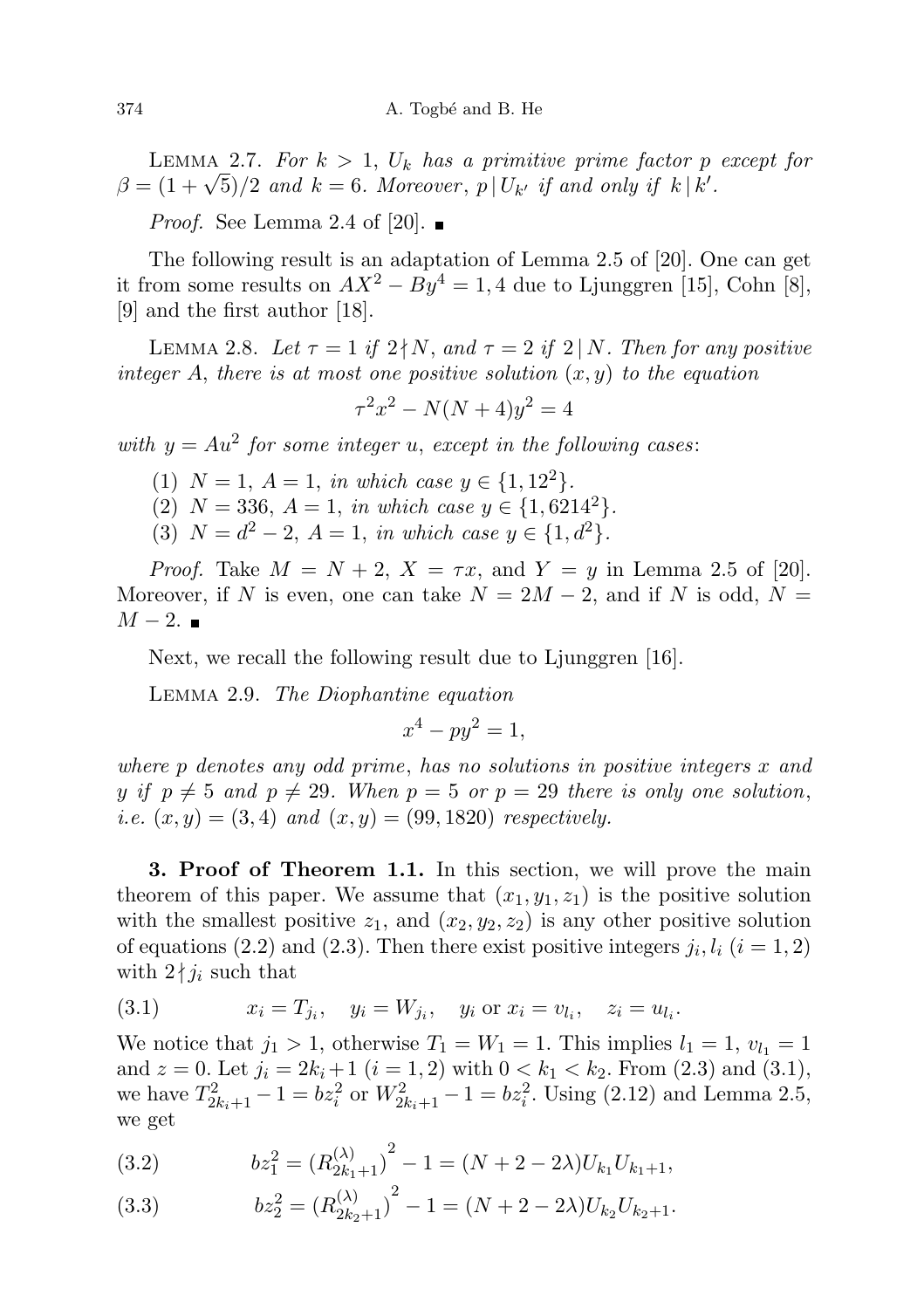From Lemma 2.4, we have  $z_1 | z_2$ , so (3.2) and (3.3) give

(3.4) 
$$
\frac{U_{k_2}U_{k_2+1}}{U_{k_1}U_{k_1+1}} = \left(\frac{z_2}{z_1}\right)^2.
$$

Before discussing the above equation, let us express  $U_k$   $(1 \leq k \leq 6)$  using the recurrence relation  $U_{k+2} = (N+2)U_{k+1} - U_k$  for  $k \geq 1$ :

$$
U_1 = 1,
$$
  
\n
$$
U_2 = N + 2,
$$
  
\n
$$
U_3 = N^2 + 4N + 3,
$$
  
\n
$$
U_4 = N^3 + 6N^2 + 10N + 4,
$$
  
\n
$$
U_5 = N^4 + 8N^3 + 21N^2 + 20N + 5,
$$
  
\n
$$
U_6 = N^5 + 10N^4 + 36N^3 + 56N^2 + 35N + 6.
$$

First, we assume that  $N = 1$ ,  $k_1 = 5$  or 6. If  $k_1 = 5$ , then  $U_{k_1+1} = 144 =$  $2^4 \cdot 3^2$ . By Lemma 2.7,  $U_{k_1}$  has a primitive prime factor p, so that  $U_{k_1} | U_{k_2}$ or  $U_{k_1} | U_{k_2+1}$ . If  $U_{k_1} | U_{k_2}$ , since  $gcd(U_{k_2}, U_{k_2+1}) = 1$ , equation (3.4) implies the existence of positive integers s and t such that  $U_{k_2}/(144U_{k_1}) = s^2$ ,  $U_{k_2+1} = t^2$  or  $U_{k_2}/(16U_{k_1}) = s^2$ ,  $U_{k_2+1}/9 = t^2$  or  $U_{k_2}/(9U_{k_1}) = s^2$ ,  $U_{k_2+1}/16 = t^2$  or  $U_{k_2}/U_{k_1} = s^2$ ,  $U_{k_2+1}/144 = t^2$ . The above cases give us  $U_{k_2+1} = \square$ . Using Lemma 2.8 and  $U_1 = 1$ , one can see that  $U_{k_2+1} = 144$ and  $k_2 = 5$ . This contradicts the fact that  $k_1 < k_2$ . If  $U_{k_1} | U_{k_2+1}$ , then  $k_2 = 6$ . This is impossible. In the same way, if  $k_1 = 6$ , we also get a contradiction.

Assume now  $N > 1$  or  $N = 1, k_1 \neq 5, 6$ . If  $k_1 > 1$ , by Lemma 2.7,  $U_{k_1}$ and  $U_{k_1+1}$  have primitive prime factors p and q respectively. By Lemma 2.7 again, equation (3.4) implies that

(3.5) 
$$
(k_1 | k_2 \text{ or } k_1 | k_2 + 1)
$$
 and  $(k_1 + 1 | k_2 \text{ or } k_2 | k_2 + 1)$ .

If  $k_1 = 1$ , then  $U_2$  has primitive prime factor q, and properties (3.5) also hold. Moreover, since  $j_1 | j_2$ , we have

$$
(3.6) \t\t 2k_1 + 1 | 2k_2 + 1.
$$

Note that  $gcd(U_{k_2}, U_{k_2+1}) = 1$  by Lemma 2.2(3). Then properties (3.4) and (3.5) give us the following four cases:

(3.7) (i) 
$$
U_{k_2+1}/(U_{k_1}U_{k_1+1}) = s^2
$$
,  $U_{k_2} = t^2$ ,

(3.8) (ii) 
$$
U_{k_2}/(U_{k_1}U_{k_1+1}) = s^2
$$
,  $U_{k_2+1} = t^2$ ,

(3.9) (iii) 
$$
U_{k_2}/U_{k_1+1} = s^2
$$
,  $U_{k_2+1}/U_{k_1} = t^2$ ,

(3.10) (iv) 
$$
U_{k_2}/U_{k_1} = s^2
$$
,  $U_{k_2+1}/U_{k_1+1} = t^2$ .

CASE (i). Since  $(V, U) = (N+2, 1)$  is a solution of  $V^2 - N(N+4)U^2 = 4$ , using equations  $(3.7)$  one can see that the equations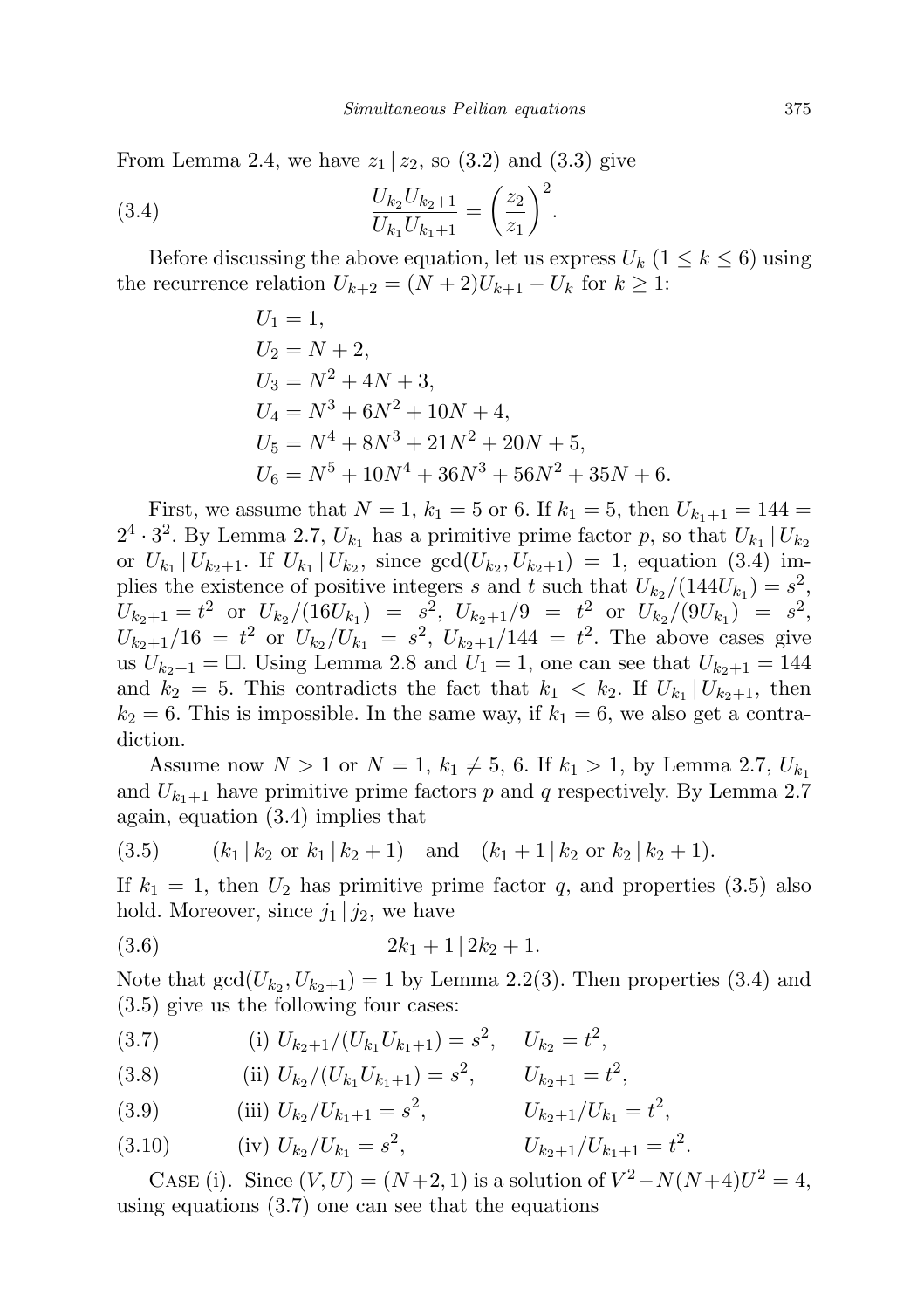(3.11) 
$$
\tau^2 x^2 - N(N+4)y^2 = 4, \quad y = u^2
$$

have two solutions  $u = 1$  and  $u = t > 1$ . By Lemma 2.8, we obtain  $N = 1$ , 336, or  $d^2 - 2$ .

• If  $N = 1$ , then we get  $t = 12$ . Therefore, equations (3.11) imply  $x^2 - 5y^2 = 4$ . Any solution  $(x, y)$  is given by

$$
\frac{x+y\sqrt{5}}{2} = \left(\frac{3+\sqrt{5}}{2}\right)^k.
$$

The solution with  $y = 144$  implies  $k_2 = 6$ . On the other hand, the first equation of (3.7) gives us  $k_1(k_1 + 1) | k_2 + 1 = 7$ . This is impossible.

• If  $N = 336$ , then  $t = 6214$ . From  $U_4 = N^3 + 6N^2 + 10N + 4 = 6214^2$ , we obtain  $k_2 = 4$ . Since  $k_1(k_1 + 1) | k_2 + 1 = 5$ , we can find no positive integer  $k_1$ .

• If  $N = d^2 - 2$ , then  $t = d$ . From  $U_2 = N + 2 = t^2$ , we get  $k_2 = 2$ . But there is no positive integer  $k_1$  satisfying  $k_1(k_1 + 1) | k_2 + 1 = 3$ .

Case (ii). This is similar to Case (i). By Lemma 2.8, the second equation of (3.8) implies  $N = 1$ , 336, or  $d^2 - 2$ .

• If  $N = 1$ , then  $k_2 + 1 = 6$ . We have already discussed this case and it is impossible.

• If  $N = 336$ , then  $k_2 + 1 = 4$ . But  $k_1(k_1 + 1) | k_2 = 3$  is also impossible. • If  $N = d^2 - 2$ , then  $k_2 + 1 = 2$ . But there is no integer  $k_1$  such that  $0 < k_1 < k_2$ .

CASE (iii). From  $(3.9)$ , we have

 $U_{k_1+1} = As_1^2$ ,  $U_{k_2} = As_2^2$ ,  $U_{k_1} = Bt_1^2$ ,  $U_{k_2+1} = Bt_2^2$ (3.12)

for some positive integers  $A, B, s_1, s_2, t_1, t_2$  such that  $s = s_2/s_1$  and  $t = t_2/t_1$ . If  $k_1+1 = k_2$ , from (3.6) we get  $2k_1+1 \mid 2k_1+3$ , which is impossible. Therefore we consider  $k_1 + 1 < k_2$ . Thus  $U_{k_1} < U_{k_1+1} < U_{k_2} < U_{k_2+1}$ . But from Lemma 2.8,  $A = B = 1$  and  $N = 1$ , 336 or  $d^2 - 2$ . Then  $U_{k_1}, U_{k_1+1}, U_{k_2}$ , and  $U_{k_2+1}$  are all perfect squares. This leads to a contradiction.

CASE (iv). From  $(3.10)$ , as in Case (iii), we have

$$
(3.13) \tU_{k_1} = As_1^2, \tU_{k_2} = As_2^2, \tU_{k_1+1} = Bt_1^2, \tU_{k_2+1} = Bt_2^2.
$$

Since  $k_1 \leq k_2$ , from Lemma 2.8 we have  $A = B = 1$  and  $N = 1, 336$ , or  $d^2 - 2$ . We get a contradiction as before. This completes the proof of Theorem 1.1.

4. A particular case. Now we consider equations (1.4) with

(4.1) 
$$
b = b'|4m/\delta + 4|, \quad b' \in \{1, 2, p\}.
$$

Then we have the following result.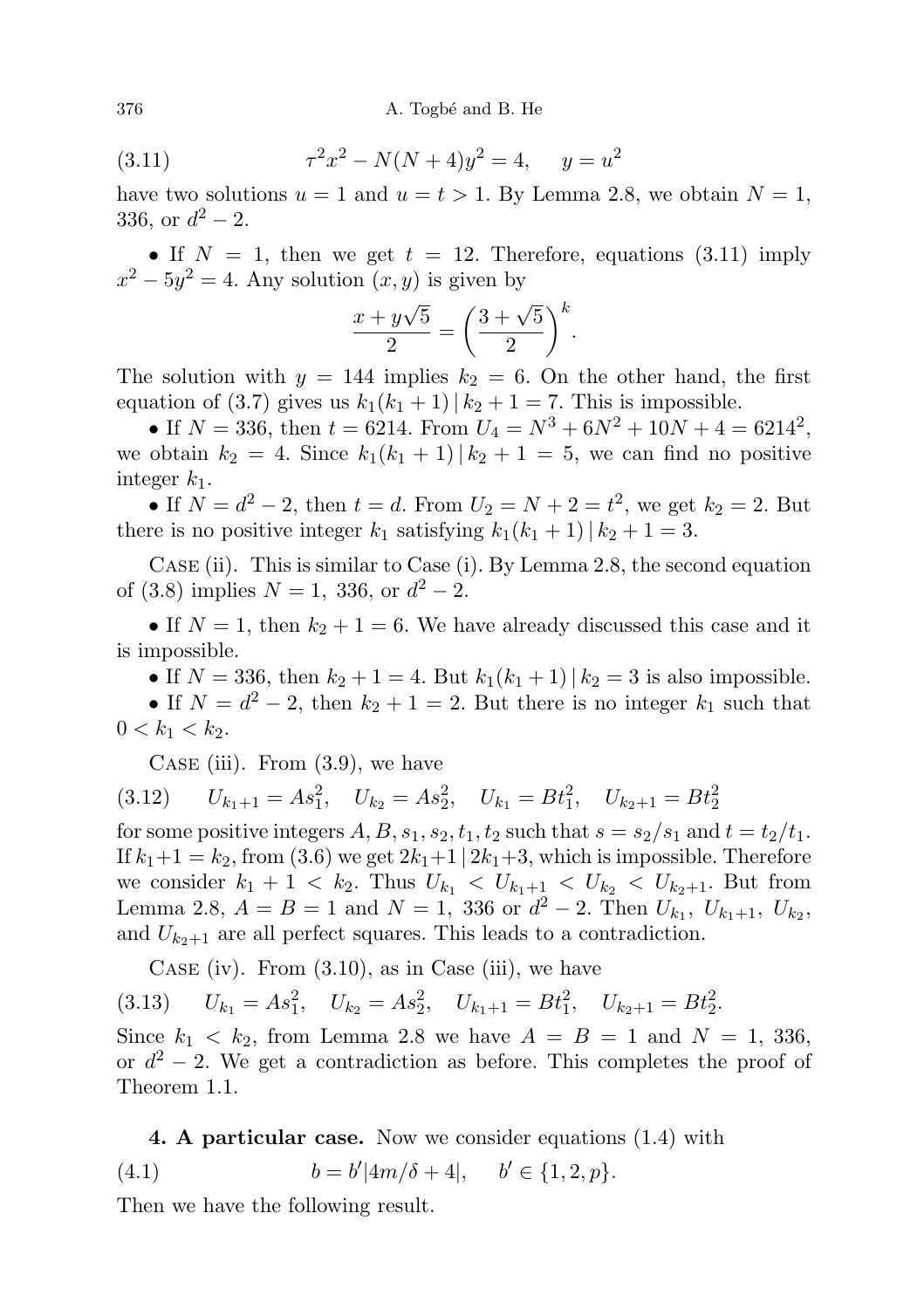PROPOSITION 4.1. If equations (1.4) have a solution  $(x, y, z)$  with the condition (4.1), then  $U_k U_{k+1} = b' z^2$  when either

$$
N = b'd^2 - 2, \quad b' \in \{1, 2, p\}, \quad k = 1, \quad z = d;
$$

or

$$
N = 7, \quad b' = 5, \quad k = 2, \quad z = 12;
$$

or

$$
N = 9799, \quad b' = 29, \quad k = 2, \quad z = 180180.
$$

*Proof.* Suppose a positive integer solution  $(x, y, z)$  of  $(1.4)$  exists. Then there are positive integers j, l with  $2 \nmid j$  such that

(4.2) 
$$
x = T_j, \quad y = W_j, \quad y \text{ or } x = v_l, \quad z = u_l.
$$

If  $j = 1$  then  $z = 0$ . Let  $j = 2k + 1$  for  $k > 0$ . From (2.3) and (4.2) we obtain  $T_{2k+1}^2 - 1 = bz^2$  or  $W_{2k+1}^2 - 1 = bz^2$ . Using (2.12) and Lemma 2.5, we get  $bz^2 = (R_{2k+1}^{(\lambda)})^2 - 1 = (N + 2 - 2\lambda)U_kU_{k+1}$ . Thus (4.3)  $(N+2-2\lambda)U_kU_{k+1} = b'|4m/\delta + 4|z^2, \quad b' \in \{1,2,p\}.$ 

We recall that  $N = 4n/c$ ,  $n = \min\{m, m + \delta\}$  and  $c = |\delta|$ .

If  $\delta \in \{1, 2, 4\}$ , then equations (1.4) give us the first equation in (2.3) and  $n = m$ ,  $c = \delta$ . Thus we need to consider  $W_{2k+1}^2 - 1 = bz^2$ . By the definition of  $R_{2k+1}^{(\lambda)}$  in (2.12), we have  $\lambda = -1$ . Therefore one can see that

$$
N + 2 - 2\lambda = 4m/c + 4 = |4m/\delta + 4|.
$$

If  $\delta \in \{-1, -2, -4\}$ , then equations (1.4) give us the second equation in (2.3) and  $n = m - c$ ,  $c = -\delta$ . Thus we need to consider  $T_{2k+1}^2 - 1 = bz^2$ and  $\lambda = 1$ . Therefore we also obtain

$$
N + 2 - 2\lambda = 4(m - c)/c = 4m/c - 4 = |4m/\delta + 4|.
$$

Then equation (4.3) implies

(4.4) 
$$
U_k U_{k+1} = b' z^2, \quad b' \in \{1, 2, p\}.
$$

By Lemma 2.2(3), we have  $gcd(U_k, U_{k+1}) = 1$ . So we obtain either

(4.5) 
$$
U_k = s^2, \qquad U_{k+1} = b't^2,
$$

or

(4.6) 
$$
U_k = b't^2, \quad U_{k+1} = s^2,
$$

where  $z = st$ ,  $s, t \in \mathbb{N}$ .

If equations (4.5) hold, then from Lemma 2.8 one can see that  $U_k = s^2$ implies  $k = 1$ , except for  $N = 1$ , 336, or  $d^2 - 2$ . First, we suppose  $k = 1$ . Then from the second equation of (4.5) we have  $U_2 = N + 2 = b't^2$ . Thus  $N = b't^2 - 2$  with  $b' \in \{1,2,p\}$ . Second, we suppose  $k > 1$  and we discuss the following three cases.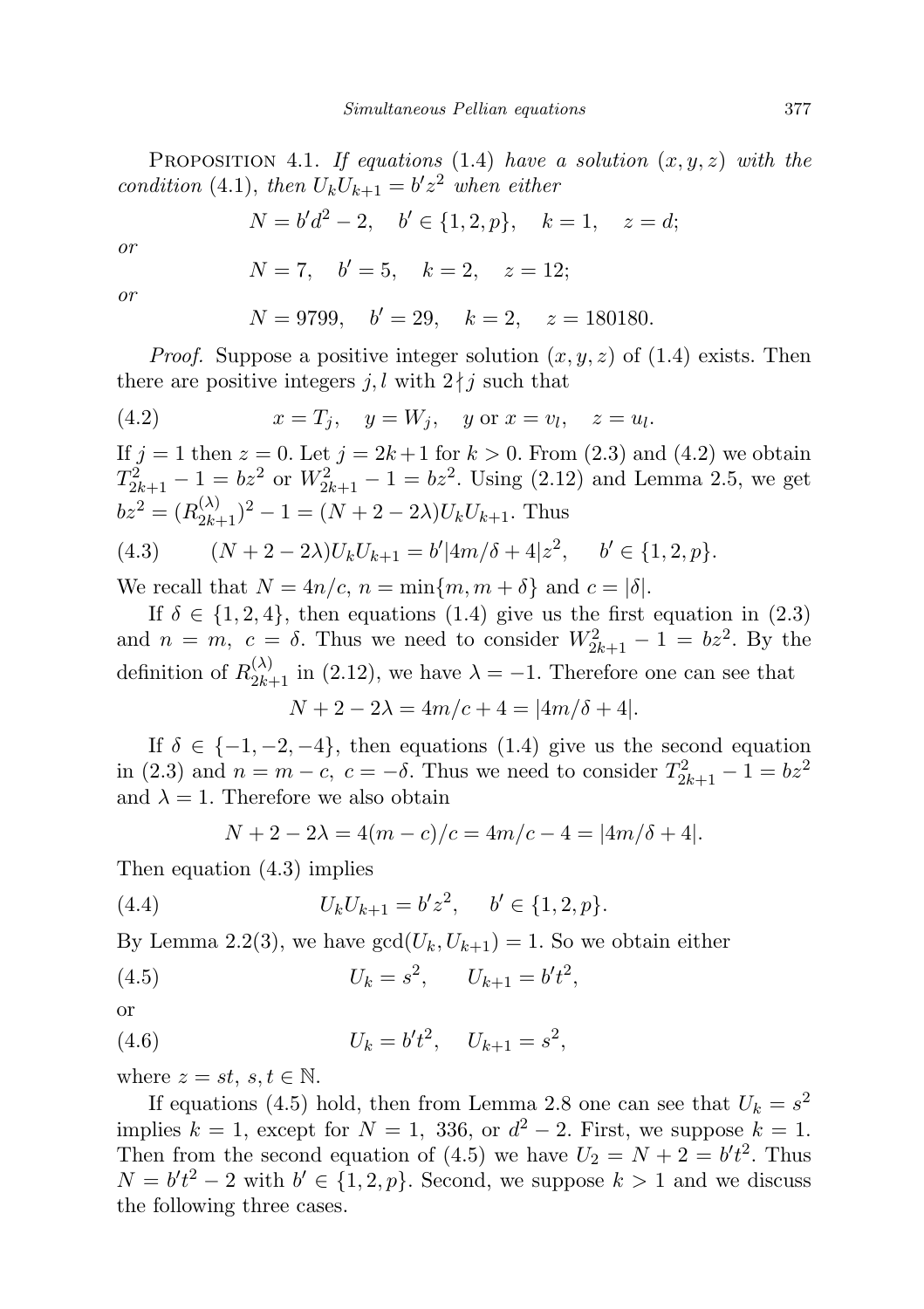• If  $N = 1$ , then  $U_k$  is a perfect square when  $k = 6$ . But  $b't^2 = U_{k+1}$  $U_7 = (N + 2)U_6 - U_5 = 377 = 13 \cdot 29$  is impossible.

• If  $N = 336$ , then  $k = 4$ . The fact that  $b't^2 = U_{k+1} = U_5 = N^4 + 8N^3 +$  $21N^2 + 20N + 5 = 13051348805 = 5 \cdot 11 \cdot 19 \cdot 109 \cdot 149 \cdot 769$  also leads to a contradiction.

• If  $N = d^2 - 2$ , then  $k = 2$  and  $s = d$ . Therefore, from  $b't^2 = U_{k+1}$  $U_3 = N^2 + 4N + 3 = (N + 2)^2 - 1$ , we have

(4.7) 
$$
d^4 - b't^2 = 1, \quad b' \in \{1, 2, p\}.
$$

It is easy to see that (4.7) has no positive integer solution when  $b' = 1$ . If  $b' = 2$ , then (4.7) implies  $d = 1$ ,  $t = 0$ , which is impossible. If  $b' = p$ , then by Lemma 2.9, equation (4.7) has a positive integer solution if and only if either  $b' = 5$ ,  $(d, t) = (3, 4)$ , or  $b' = 29$ ,  $(d, t) = (99, 1820)$ . Since  $z = st$ , we get  $z = 12$  or 180180 respectively.

Now we suppose equations (4.6) hold. In a similar way,  $U_{k+1} = s^2$  implies  $k = 0$ , except for  $N = 1$ , 336, or  $d^2 - 2$ . But  $k = 0$  leads to a contradiction. Now we discuss the following three cases when  $k > 0$ .

• If  $N = 1$ , then  $k + 1 = 6$ . But  $b't^2 = U_k = U_5 = N^4 + 8N^3 + 21N^2 +$  $20N + 5 = 55 = 5 \cdot 11$  gives a contradiction.

• If  $N = 336$ , then  $k + 1 = 4$ . Thus  $b't^2 = U_k = U_3 = N^2 + 4N + 3 =$  $114243 = 3 \cdot 113 \cdot 337$  is impossible.

• If  $N = d^2 - 2$ , then  $k + 1 = 2$ . Then from  $b't^2 = U_1 = 1$ , we get  $b' = 1$ and  $t = 1$ . This is also impossible.

Finally, we use Proposition 4.1 to prove the following result which is a particular case of Theorem 1.1.

THEOREM 4.2. If p is an odd prime and  $b = b'|4m/\delta + 4|, b' \in \{1, 2, p\},\$ then the system of simultaneous equations (1.4) has no positive integer solution  $(x, y, z)$ , except in the following cases.

(1) If  $(\delta, b') \neq (\pm 1, 1), (\pm 1, p)$ , then there is a positive integer d such that

$$
m = \begin{cases} \delta(b'd^2 - 2)/4 & \text{if } \delta > 0, \\ -\delta(b'd^2 + 2)/4 & \text{if } \delta < 0, \end{cases}
$$

and equations (1.4) have one solution

 $(x, y, z) = (|4m/\delta + 1|, |4m/\delta + 3|, d).$ 

- (2) If  $(m, \delta, b) = (7, 4, 55)$ , then the solution is  $(x, y, z) = (71, 89, 12)$ ; if  $(m, \delta, b) = (11, -4, 35),$  then the solution is  $(x, y, z) = (89, 71, 12).$
- (3) If  $(m, \delta, b) = (9799, 4, 29 \cdot 9803)$ , then the solution is

$$
(x, y, z) = (96049799, 96069401, 180180);
$$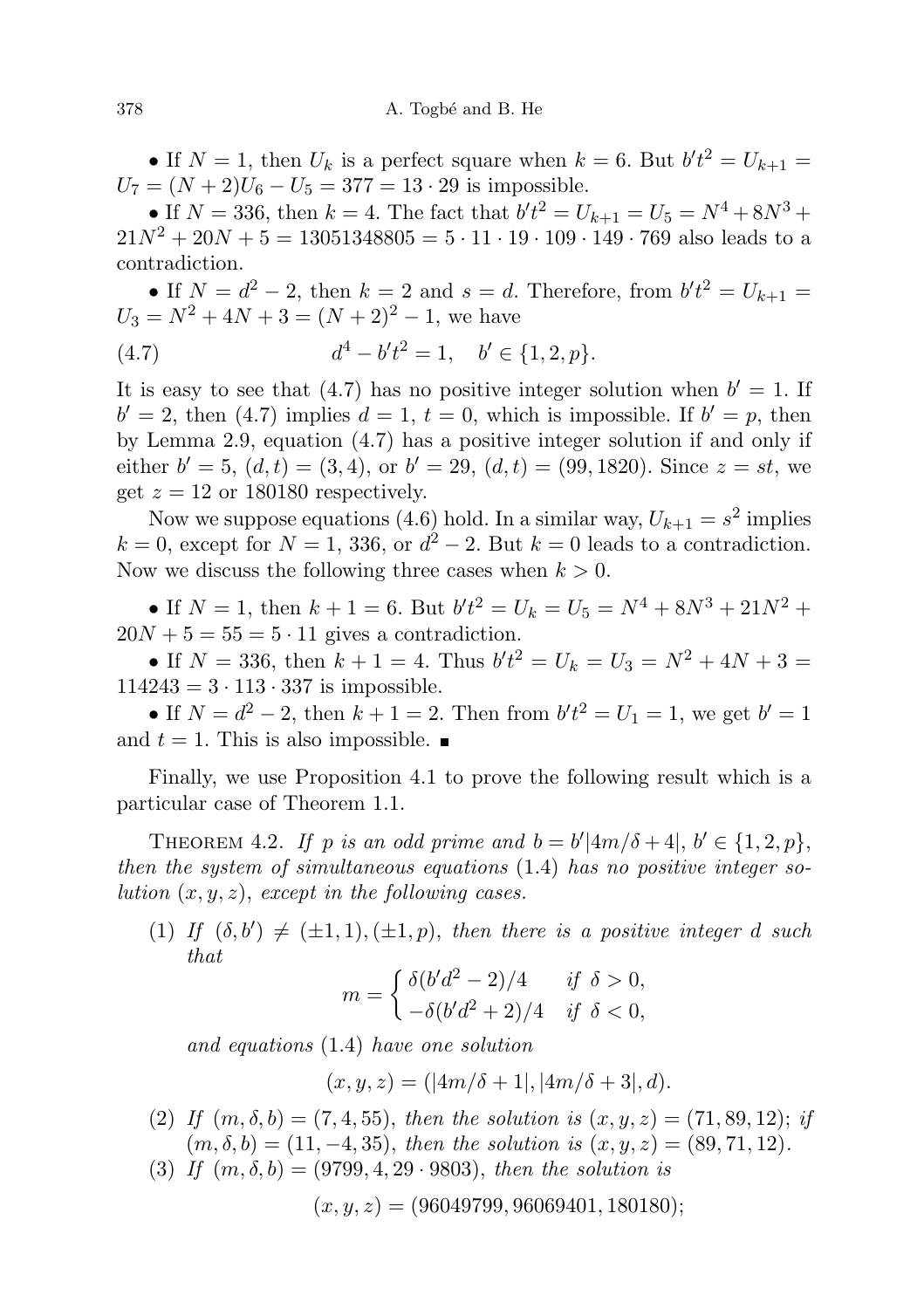if 
$$
(m, \delta, b) = (9803, -4, 29 \cdot 9799)
$$
, then the solution is  
 $(x, y, z) = (96069401, 96049799, 180180)$ .

*Proof.* Suppose that there exists a positive integer solution  $(x, y, z)$  of equations  $(1.4)$  with the condition  $(4.1)$ . From Proposition 4.1, we have  $U_k U_{k+1} = b' z^2$ ,  $b' \in \{1, 2, p\}$  and  $N = 4n/|\delta| = b' d^2 - 2$ , 7 or 9799, where  $n = \min\{m, m + \delta\}.$ 

First, let  $N = b'd^2 - 2$ . If  $\delta > 0$ , then  $n = m$ , thus  $m = \delta(b'd^2 - 2)/4$ . We have  $k = 1$  and  $z = d$  by Proposition 4.1. From  $y^2 = bz^2 + 1$  we obtain  $\overline{a}$  $\overline{a}$ 

$$
y^{2} = b'|4m/\delta + 4|z^{2} + 1 = b'(4m/\delta + 4)z^{2} + 1
$$
  
=  $b'(b'd^{2} + 2)d^{2} + 1 = (b'd^{2} + 1)^{2}$ .

Thus we have  $y = b'd^2 + 1 = 4m/\delta + 3$ . Consequently, we get the solution  $(x, y, z) = (4m/\delta + 1, 4m/\delta + 3, d).$ 

If  $\delta < 0$ , then  $n = m + \delta$ , thus  $m = -\delta(b'd^2 - 2)/4 - \delta = -\delta(b'd^2 + 2)/4$ . In a similar way, knowing that  $\delta + m \ge 1$  we have

$$
y^{2} = b'|4m/\delta + 4|z^{2} + 1 = b'(4m/(-\delta) - 4)z^{2} + 1
$$
  
=  $b'(b'd^{2} - 2)d^{2} + 1 = (b'd^{2} - 1)^{2}$ .

It follows that  $y = b'd^2 - 1 = 4m/(-\delta) - 3$ , and we get the solution  $(x, y, z) =$  $(4m/(-\delta) - 1, 4m/(-\delta) - 3, d)$ . This proves the first exceptional case.

Finally, let  $N = 7$  or 9799. Since  $N = 4n/|\delta|$ , we have  $|\delta| = 4$ . Noticing  $k = 2$ , by direct computations, it is easy to get the second and third exceptional cases. This completes the proof of Theorem 4.2.

Acknowledgments. We thank Prof. Yuan for informing us about the paper [14] and for sending us a copy. Li and Yuan have studied the same system and obtained a result similar to our Theorem 1.1 but using another method.

The authors thank Gary Walsh for many helpful suggestions and comments during the preparation of this paper, particularly for those leading to Theorem 1.2. The authors express their gratitude to the anonymous referee for constructive suggestions to improve an earlier draft of this paper. The first author is partially supported by Purdue University North Central. The second author is supported by the Natural Science Foundation of Education Department of Sichuan Province (No. 2006C057).

## References

- [1] A. Baker and H. Davenport, The equations  $3x^2 2 = y^2$  and  $8x^2 7 = z^2$ , Quart. J. Math. Oxford Ser. (2) 20 (1969), 129–137.
- [2] M. A. Bennett, On the number of solutions of simultaneous Pell equations , J. Reine Angew. Math. 498 (1998), 173–199.